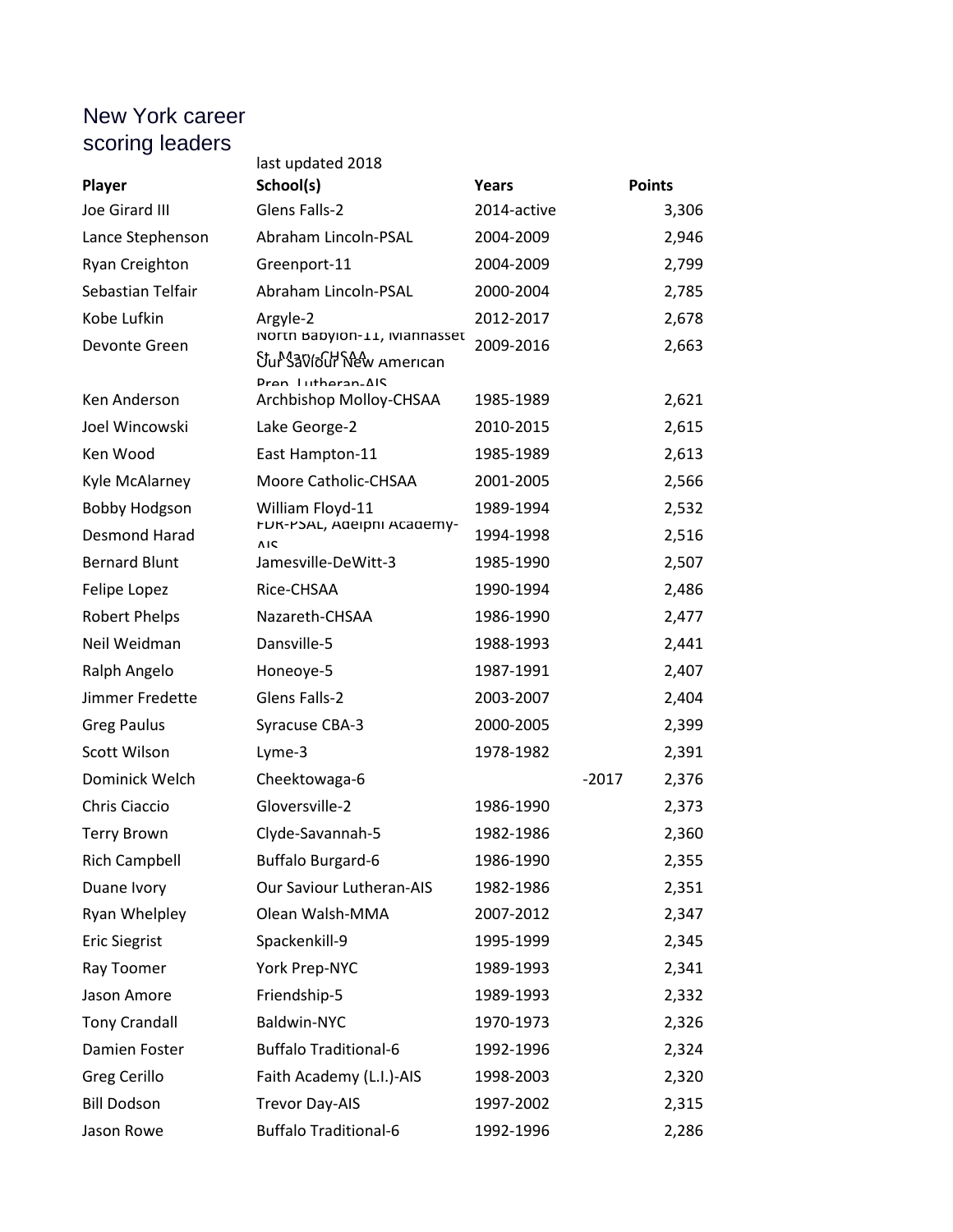| <b>Marcus Whitfield</b> | <b>Buffalo Burgard-6</b>                  | 1985-1989 |         | 2,285 |
|-------------------------|-------------------------------------------|-----------|---------|-------|
| Nate Cannon             | Rome School for the Deaf-3                | 1966-1970 |         | 2,262 |
| Maceo Wofford           | Jamestown-6                               | 1995-1999 |         | 2,258 |
| Jim Ryder               | Tioga-4                                   | 1984-1988 |         | 2,238 |
| Mike Heary              | Fredonia-6                                | 1990-1994 |         | 2,235 |
| <b>Toby Foster</b>      | Candor-4                                  | 1995-1999 |         | 2,231 |
| Miles Brown             | Northstar Christian-5                     | Active    |         | 2,204 |
| Deondre Bourne          | Leman Manhattan-AIS                       |           | $-2017$ | 2,190 |
| <b>Tony Traver</b>      | Greenwich-2                               | 1976-1980 |         | 2,189 |
| Joe Girard Jr.          | Glens Falls St. Mary S,<br>Chanandahnwa-7 | 1986-1990 |         | 2,179 |
| Robert Dominiak         | Birch-Wathen-Lenox-NYC                    | 2000-2004 |         | 2,178 |
| Curtis Aiken            | <b>Buffalo Bennett-6</b>                  | 1979-1983 |         | 2,162 |
| <b>Talor Battle</b>     | <b>Bishop Maginn-2</b>                    | 2003-2007 |         | 2,162 |
| Chris Moore             | Park School-6                             | 1992-1996 |         | 2,161 |
| Joe Cremo               | Scotia-Glenville-2                        | 2011-2015 |         | 2,159 |
| Nate Dukes              | Rochester Freddie Thomas-5                | 2006-2009 |         | 2,155 |
| Sylven Landesberg       | Holy Cross-CHSAA                          | 2005-2008 |         | 2,149 |
| Joey Lufkin             | Argyle-2                                  | 2009-2013 |         | 2,146 |
| Keith Spellman          | Jefferson-PSAL                            | 2005-2009 |         | 2,136 |
| Rasheem Jenkins         | Wings Academy-PSAL                        | 2003-2006 |         | 2,126 |
| <b>Gary Williams</b>    | Bay Shore-11                              | 1989-1993 |         | 2,125 |
| Will Scott              | Collegiate-AIS                            | 1999-2003 |         | 2,124 |
| Larry Moreno            | Brooklyn Law & Tech-PSAL                  | 2014-2018 |         | 2,124 |
| <b>Kevin Morris</b>     | Martin Luther King-PSAL                   | 1992-1996 |         | 2,120 |
| <b>Tom Stith</b>        | St. Francis Prep-CHSAA                    | 1953-1957 |         | 2,119 |
| Danya Abrams            | Hackley School-1                          | 1988-1993 |         | 2,119 |
| <b>Artavius Fisher</b>  | Kingston-9                                | 2000-2004 |         | 2,119 |
| Al Edwards              | Greenport-11                              | 1968-1972 |         | 2,117 |
| Will Thomas             | Morrisville-Eaton-3                       | 2009-2013 |         | 2,108 |
| Jim Stockwell           | Belleville-3                              | 1965-1969 |         | 2,108 |
| <b>Tobias Harris</b>    | L.I. Lutneran-AIS, HH HIIIS W.-<br>11     | 2006-2010 |         | 2,105 |
| Jason Mathias           | Galway, Amsterdam-2                       | 1992-1995 |         | 2,103 |
| Kevin Yanni             | Watervliet-2                              | 1995-1999 |         | 2,085 |
| Jim McNamara            | St. Agnes-CHSAA                           | 1953-1956 |         | 2,080 |
| <b>Stephon Marbury</b>  | Abraham Lincoln-PSAL                      | 1991-1995 |         | 2,078 |
| David Mascia            | Lynbrook-8                                | 1987-1991 |         | 2,077 |
| <b>Albert King</b>      | Fort Hamilton-PSAL                        | 1973-1977 |         | 2,071 |
| Lew Alcindor            | Power Memorial-PSAL                       | 1961-1965 |         | 2,067 |
| Chris Secky             | Maple Grove-6                             | 2006-2010 |         | 2,067 |